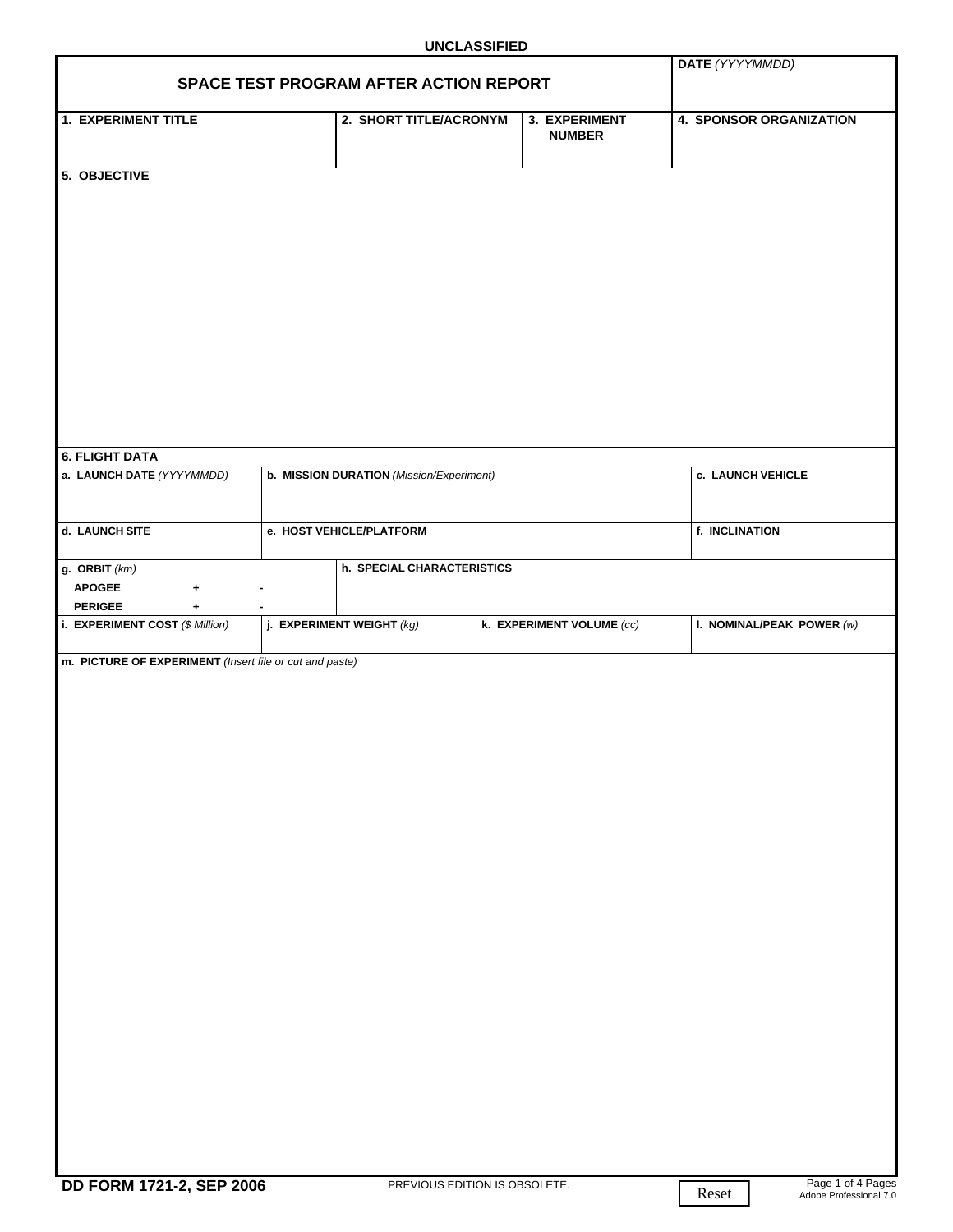| DATE (YYYYMMDD)                                | <b>UNULAUUIL ILD</b><br><b>EXPERIMENT TITLE</b>           | <b>EXPERIMENT NUMBER</b> |
|------------------------------------------------|-----------------------------------------------------------|--------------------------|
| 7. EVALUATION OF MEETING EXPERIMENT OBJECTIVES |                                                           |                          |
|                                                |                                                           |                          |
|                                                |                                                           |                          |
|                                                |                                                           |                          |
|                                                |                                                           |                          |
|                                                |                                                           |                          |
|                                                |                                                           |                          |
|                                                |                                                           |                          |
|                                                | 8. DESCRIPTION OF DATA AND PRELIMINARY RESULTS OBTAINED   |                          |
|                                                |                                                           |                          |
|                                                |                                                           |                          |
|                                                |                                                           |                          |
|                                                |                                                           |                          |
|                                                |                                                           |                          |
|                                                |                                                           |                          |
|                                                |                                                           |                          |
|                                                |                                                           |                          |
| 9. DESCRIPTION OF DATA UTILIZATION             |                                                           |                          |
|                                                |                                                           |                          |
|                                                |                                                           |                          |
|                                                |                                                           |                          |
|                                                |                                                           |                          |
|                                                |                                                           |                          |
|                                                |                                                           |                          |
|                                                |                                                           |                          |
|                                                | 10. PLAN FOR DATA PROCESSING AND DISSEMINATION OF RESULTS |                          |
|                                                |                                                           |                          |
|                                                |                                                           |                          |
|                                                |                                                           |                          |
|                                                |                                                           |                          |
|                                                |                                                           |                          |
|                                                |                                                           |                          |
|                                                |                                                           |                          |
|                                                |                                                           |                          |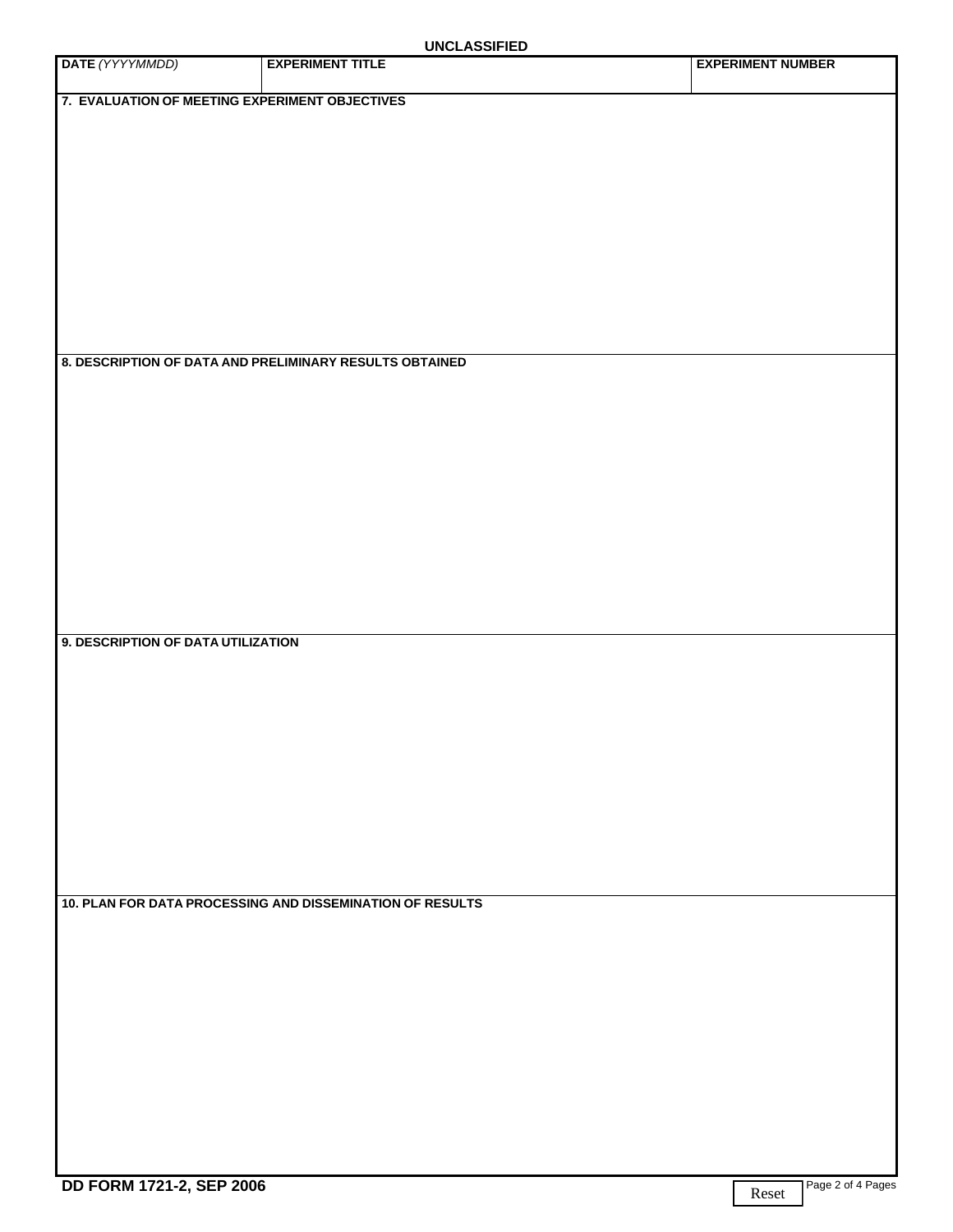## **UNCLASSIFIED**

|                                                                         |                         | <b>UNCLASSIFIED</b>                        |                          |
|-------------------------------------------------------------------------|-------------------------|--------------------------------------------|--------------------------|
| DATE (YYYYMMDD)                                                         | <b>EXPERIMENT TITLE</b> |                                            | <b>EXPERIMENT NUMBER</b> |
|                                                                         |                         |                                            |                          |
| <b>11. DESCRIPTION OF POTENTIAL BENEFITS</b>                            |                         |                                            |                          |
|                                                                         |                         |                                            |                          |
|                                                                         |                         |                                            |                          |
|                                                                         |                         |                                            |                          |
|                                                                         |                         |                                            |                          |
|                                                                         |                         |                                            |                          |
|                                                                         |                         |                                            |                          |
|                                                                         |                         |                                            |                          |
|                                                                         |                         |                                            |                          |
|                                                                         |                         |                                            |                          |
|                                                                         |                         |                                            |                          |
|                                                                         |                         |                                            |                          |
|                                                                         |                         |                                            |                          |
|                                                                         |                         |                                            |                          |
|                                                                         |                         |                                            |                          |
|                                                                         |                         |                                            |                          |
|                                                                         |                         |                                            |                          |
|                                                                         |                         |                                            |                          |
|                                                                         |                         |                                            |                          |
|                                                                         |                         |                                            |                          |
|                                                                         |                         |                                            |                          |
|                                                                         |                         |                                            |                          |
|                                                                         |                         |                                            |                          |
|                                                                         |                         |                                            |                          |
|                                                                         |                         |                                            |                          |
|                                                                         |                         |                                            |                          |
|                                                                         |                         |                                            |                          |
|                                                                         |                         |                                            |                          |
|                                                                         |                         |                                            |                          |
|                                                                         |                         |                                            |                          |
|                                                                         |                         |                                            |                          |
|                                                                         |                         |                                            |                          |
| <b>12. TECHNOLOGY TRANSITION PLANS</b>                                  |                         |                                            |                          |
|                                                                         |                         |                                            |                          |
|                                                                         |                         |                                            |                          |
|                                                                         |                         |                                            |                          |
|                                                                         |                         |                                            |                          |
|                                                                         |                         |                                            |                          |
|                                                                         |                         |                                            |                          |
|                                                                         |                         |                                            |                          |
|                                                                         |                         |                                            |                          |
|                                                                         |                         |                                            |                          |
|                                                                         |                         |                                            |                          |
|                                                                         |                         |                                            |                          |
|                                                                         |                         |                                            |                          |
|                                                                         |                         |                                            |                          |
|                                                                         |                         |                                            |                          |
|                                                                         |                         |                                            |                          |
|                                                                         |                         |                                            |                          |
|                                                                         |                         |                                            |                          |
|                                                                         |                         |                                            |                          |
|                                                                         |                         |                                            |                          |
|                                                                         |                         |                                            |                          |
|                                                                         |                         |                                            |                          |
|                                                                         |                         |                                            |                          |
|                                                                         |                         |                                            |                          |
|                                                                         |                         |                                            |                          |
|                                                                         |                         |                                            |                          |
|                                                                         |                         |                                            |                          |
|                                                                         |                         |                                            |                          |
| <b>13. EXPERIMENTER AGENCY</b>                                          |                         |                                            |                          |
| a. PRINCIPAL INVESTIGATOR (Last Name, First, Middle Initial)            |                         | <b>b. OFFICE SYMBOL</b>                    | c. POSITION              |
|                                                                         |                         |                                            |                          |
| d. MAILING ADDRESS (Street, Apartment/Suite No., City, State, ZIP Code) |                         | e. TELEPHONE NUMBER(S) (Include Area Code) |                          |
|                                                                         |                         |                                            |                          |
|                                                                         |                         | <b>COMMERCIAL</b>                          | <b>DSN</b>               |
|                                                                         |                         | f. SIGNATURE                               |                          |
|                                                                         |                         |                                            |                          |
| g. EMAIL                                                                |                         |                                            |                          |
|                                                                         |                         |                                            |                          |